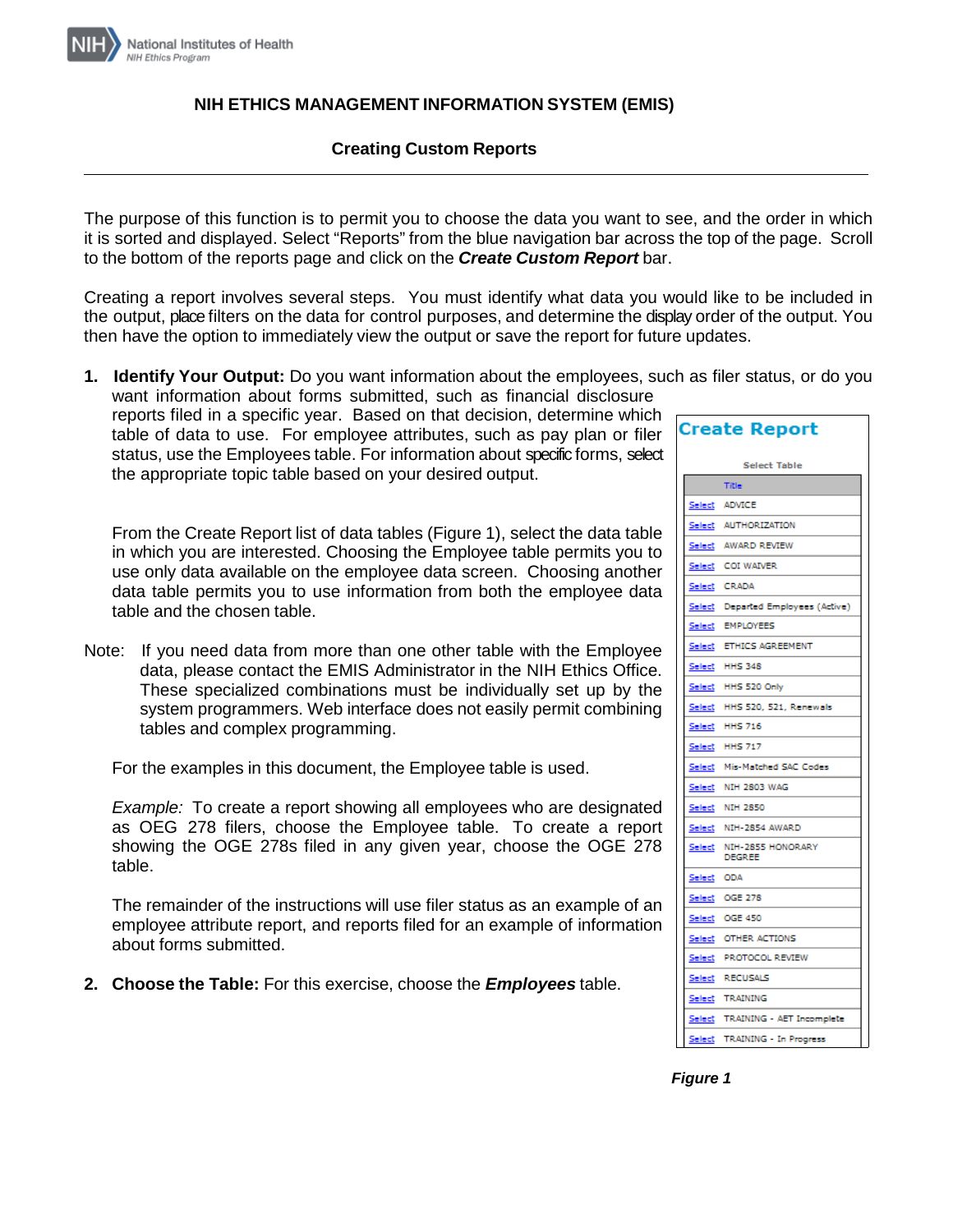**3. On the first screen (Select Fields),**  choose the data fields in each table that you wish to see on the report. Highlight the field in the left column and choose "Add Field" to move that field into the right column (Tip: you may also double-click on the field name to move it). The order of the fields in the right column is the order they will be presented on the output. Rearrange the fields using the field movement buttons as needed. See screen shot (Figure 2).

EXAMPLE: Develop an OGE 450 filer list. What fields do you want to see? For this report, show employee's last and first name, employee position, and filer effective date. This is your (required) annual list of filers, not what was filed, but who is currently designated as OGE 450 filer.

Choose the fields to show, in the order you want the columns, and choose Next.

| <b>Available Fields:</b>                                                                                                                                                                      |                      | Selected Fields:                                                                  |
|-----------------------------------------------------------------------------------------------------------------------------------------------------------------------------------------------|----------------------|-----------------------------------------------------------------------------------|
| 02. Middle Initial<br>04. IC<br>05. NIH ID<br>06. Employee Status<br>07. NIH DEC<br>09. Filer Status<br>10. Procure Resp<br>11. Pav Plan<br>12. Pay Grade<br>13. Job Series<br>14. Senior NIH | Add Field >          | 01. Last Name<br>03. First Name<br>08. Employee Position<br>15. Filer Effect Date |
|                                                                                                                                                                                               | Add All Field >>     |                                                                                   |
|                                                                                                                                                                                               | < Remove Field       |                                                                                   |
|                                                                                                                                                                                               | << Remove All Fields |                                                                                   |
|                                                                                                                                                                                               | Move Field Up        |                                                                                   |
| 16. Termination Date<br>17. Division<br>18. SAC<br>19. Salary<br>20. SSN                                                                                                                      | Move Field Top       |                                                                                   |
|                                                                                                                                                                                               | Move Field Down      |                                                                                   |
|                                                                                                                                                                                               | Move Field Bottom    |                                                                                   |
|                                                                                                                                                                                               |                      | Next                                                                              |
|                                                                                                                                                                                               |                      | << Back                                                                           |



**4. On the second screen (Add Filters)**, identify specific rules to limit output to your desired outcome. Think of straining spaghetti. The filter keeps the spaghetti in the sieve but lets the water, or non-desired records, run through. Identify a field, set the filter using the buttons to the top right (e.g., is equal to, is like, etc). The options made available depend on the type of field chosen, e.g., date and number fields permit the greater than or less than options.

For example, this report limits the output to Active employees in NINR, where filer is equal to OGE 450. See Figure 3.

Keep in mind that most of the time you want to use the filter:

### Employee Status = Active

to retrieve only current employees in your reports. Employee Status is changed to  $\lfloor$ Inactive only when employees leave the NIH.

| 01. Last Name                                                 | Is equal to                                                                  | Is not equal to             |  |
|---------------------------------------------------------------|------------------------------------------------------------------------------|-----------------------------|--|
| 02. Middle Initial<br>03. First Name                          | Ts like                                                                      | Is not like                 |  |
| $04.$ TC<br>05. NIH ID                                        | Is null<br>Ξ                                                                 | Is not null                 |  |
| 06. Employee Status<br>07. NIH DEC<br>08. Employee Position   | Is less than                                                                 | Is less than or equal to    |  |
| 09. Filer Status                                              | Is greater than                                                              | Is greater than or equal to |  |
| 10. Procure Resp<br>11. Pav Plan<br>12. Pay Grade             | Is in between                                                                | Is not in between           |  |
| 14. Senior NIH<br>Filter where                                |                                                                              |                             |  |
|                                                               |                                                                              |                             |  |
|                                                               | (AND) Filter where [06. Employee Status] is equal to, the value(s): 'Active' | Add Rule                    |  |
| (AND) Filter where [04. IC] is equal to, the value(s): 'NINR' | (AND) Filter where [09, Filer Status] is equal to, the value(s): 'OGE 450'   | Clear / Restart             |  |
|                                                               |                                                                              | Delete Rule                 |  |
|                                                               |                                                                              | 26 Matches                  |  |



Notice the number in the lower right hand corner, it will indicate how many records match your filter criteria (26 matches). As you change the criteria and modify rules, the number changes.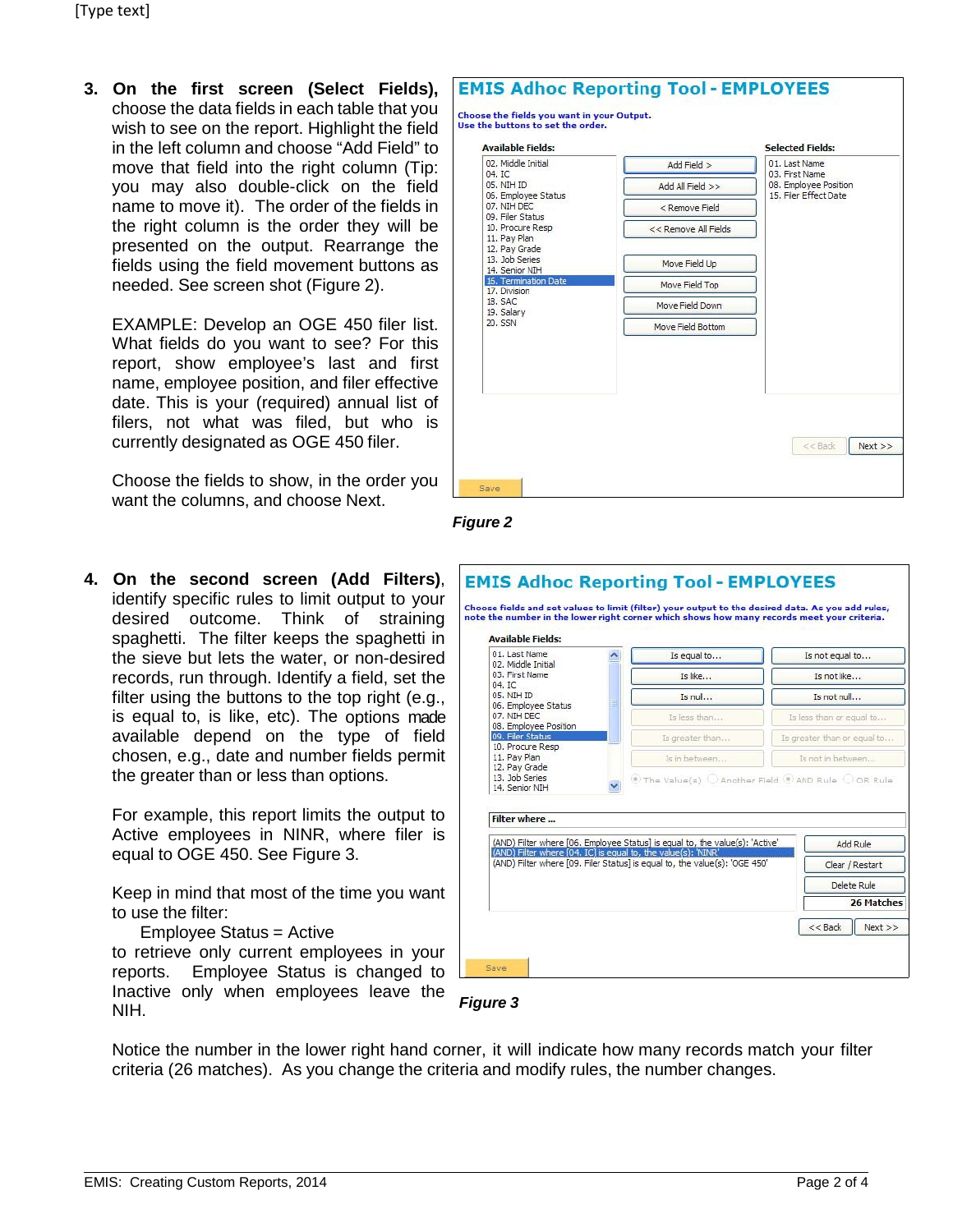**5. The third screen (Determine Sorting)**  sets the order you wish the output presented, e.g., alphabetical by last name, reverse alphabetical (descending), by SAC, or any order. You may choose multiple options. See Figure 4.

In this example, the report will show OGE 450 filers in alphabetical order by last name.

Be careful at this point to NOT lose your report definition. If you want to save this report so you can run it as needed, you must choose the Save button (see Figure 5). The Finish button runs the report, and displays the output on the screen, but does not give the option to save to Excel or Word.

| <b>Available Fields:</b>                                                                                                                                                        |                      | <b>Selected Fields:</b> |
|---------------------------------------------------------------------------------------------------------------------------------------------------------------------------------|----------------------|-------------------------|
| 02. Middle Initial<br>03. First Name<br>04. IC<br>05. NIH ID                                                                                                                    | Add Field >          | 01. Last Name           |
|                                                                                                                                                                                 | Add All Field >>     |                         |
| 06. Employee Status<br>07. NIH DEC                                                                                                                                              | < Remove Field       |                         |
| 08. Employee Position<br>09. Filer Status                                                                                                                                       | << Remove All Fields |                         |
| 10. Procure Resp<br>11. Pay Plan<br>12. Pay Grade<br>13. Job Series<br>14. Senior NIH<br>15. Filer Effect Date<br>16. Termination Date<br>17. Division<br>18. SAC<br>19. Salary |                      |                         |
|                                                                                                                                                                                 | Move Field Up        |                         |
|                                                                                                                                                                                 | Move Field Top       |                         |
|                                                                                                                                                                                 | Move Field Down      |                         |
|                                                                                                                                                                                 | Move Field Bottom    |                         |
| 20. SSN                                                                                                                                                                         | Ascending            |                         |
|                                                                                                                                                                                 | Descending           |                         |

*Figure 4*

**6. Save the report**. Click on Save at the bottom left of the screen in Figure 4, which provides an opportunity to name and describe your report (Figure 5).

In the example, the report shows OGE filers, so the report was named to reflect that. Use any title. Use of the Description box is optional, but it permits you to provide more *Figure 5*

| <b>Save Report</b> |                         |            |        |  |  |
|--------------------|-------------------------|------------|--------|--|--|
| Title              | OGE-450 Filers for NINR |            |        |  |  |
| Description        | 3/5/10                  |            |        |  |  |
| <b>Back</b>        | Save                    | <b>Run</b> | Cancel |  |  |

useful information for later use of the report.

Once it is saved, it will show on the bottom of your list of reports.

**7. Run the report to obtain the output.** Click on Run in the left column (Figure 6). You will see the screen to choose the format of the output (Figure 7). Normally, use Word or Excel.

| OGE-450 Filers for NINR<br>3/5/10<br>Run VS_EMPLOYEES | Edit Delete |  |
|-------------------------------------------------------|-------------|--|
|-------------------------------------------------------|-------------|--|

### *Figure 6*

Choose Excel for the example. Click on the yellow square button labeled Excel and it immediately runs the report. Click on the round button named Excel and then click on Export Now! To run the report. See Figure 7.

On the next screen, choose whether you want to save the report or open it right away. You may open it in Excel, copy and paste to an already existing spreadsheet file, or open it and manipulate the data just like any other Excel file.



*Figure 7*